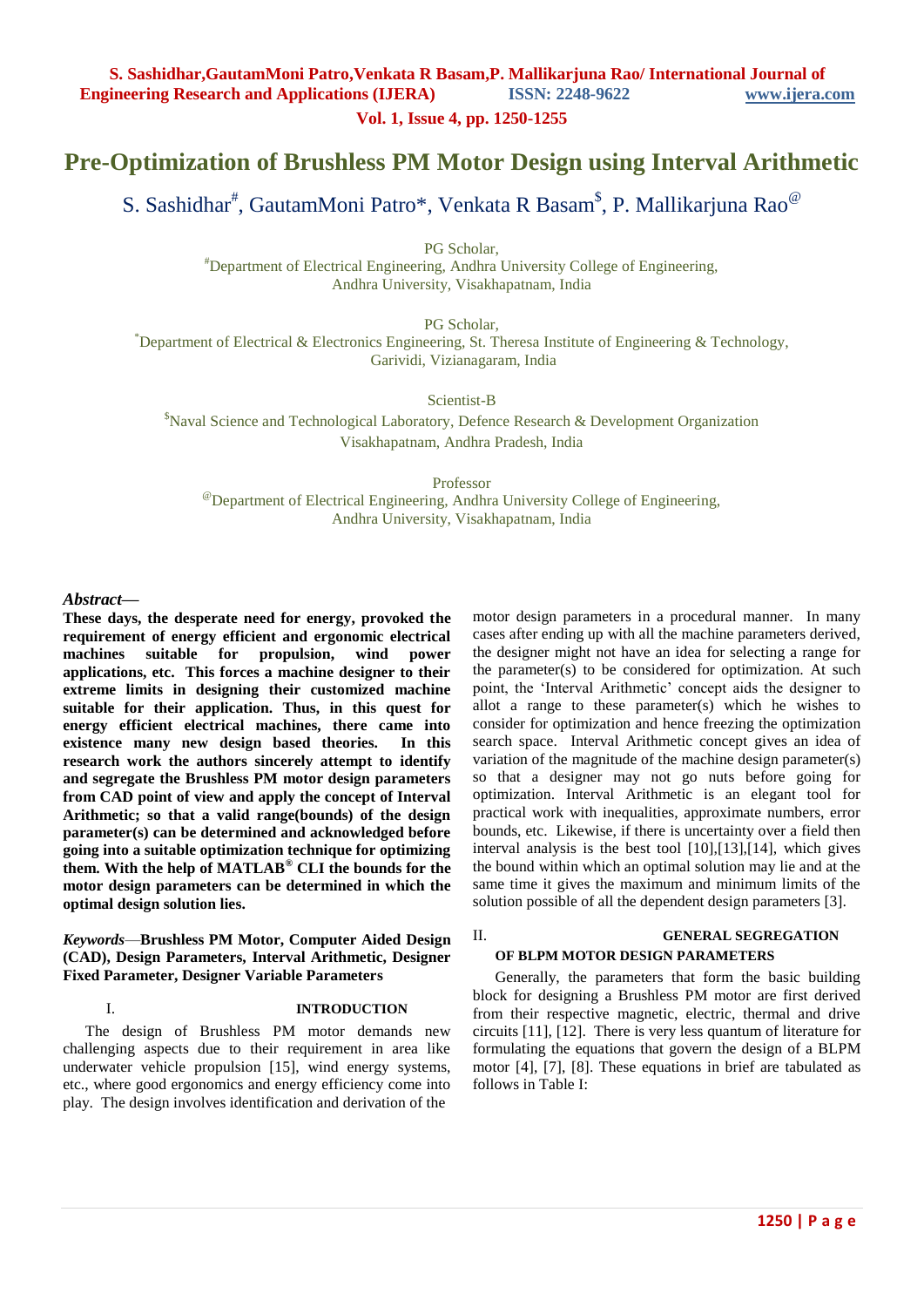### **Vol. 1, Issue 4, pp. 1250-1255**

| <b>TABLEI</b>                                   |
|-------------------------------------------------|
| <b>GENERAL SEGREGATION OF BLPM MOTOR DESIGN</b> |
| <b>PARAMETERS</b>                               |

| S.No.                   | Parameter                   | <b>Symb</b>               | <b>Expression</b>                                    |  |  |
|-------------------------|-----------------------------|---------------------------|------------------------------------------------------|--|--|
|                         |                             | ol                        |                                                      |  |  |
|                         | <b>Electrical</b>           |                           |                                                      |  |  |
| $\mathbf 1$             | Output                      | $P_{out}$                 |                                                      |  |  |
|                         | Power                       |                           |                                                      |  |  |
| $\overline{c}$          | Supply<br>Voltage           | V                         |                                                      |  |  |
| 3                       | Electrical                  | $\rm W_e$                 | $(N_m/2)\omega_m$                                    |  |  |
|                         | speed<br>in                 |                           |                                                      |  |  |
|                         | rad/s                       |                           |                                                      |  |  |
| $\overline{4}$          | Distribution                | $K_d$                     | $sin(N_{spp} \theta_{se} / 2)$ /                     |  |  |
|                         | Factor                      |                           | $(N_{\text{spp}}\sin(\theta_{\text{se}}/2))$         |  |  |
|                         |                             |                           |                                                      |  |  |
| 5                       | Coil Pitch                  | $T_{\rm c}$               | $\alpha_{cp} T_p$                                    |  |  |
| 6                       | Number<br>οf                | $\rm N_{ph}$              |                                                      |  |  |
|                         | Phases                      |                           |                                                      |  |  |
|                         |                             | Mechanical                |                                                      |  |  |
| 1                       | No-load                     | $N_{nl}$                  |                                                      |  |  |
|                         | Speed in rps                |                           |                                                      |  |  |
| $\overline{2}$          | Full-load                   | $S_r$                     |                                                      |  |  |
|                         | Speed in rps                |                           |                                                      |  |  |
| 3                       | Number<br>of                | $N_{s}$                   |                                                      |  |  |
|                         | <b>Slots</b>                |                           |                                                      |  |  |
| $\overline{4}$          | Number<br>of                | $N_{sp}$                  | $N_s / N_{ph}$                                       |  |  |
|                         | slots<br>per                |                           |                                                      |  |  |
| 5                       | phase                       |                           |                                                      |  |  |
|                         | <b>Slots</b><br>per<br>pole | $\mathbf{N}_{\text{spp}}$ |                                                      |  |  |
|                         | per<br>phase                |                           |                                                      |  |  |
| 6                       | Mechanical                  | $\bar{W}_{m}$             | $\overline{2 \pi S_r}$                               |  |  |
|                         | speed<br>in                 |                           |                                                      |  |  |
|                         | rad/s                       |                           |                                                      |  |  |
| 7                       | Slots<br>per                | $N_{\rm sm}$              | $N_{\rm spp}\,N_{\rm ph}$                            |  |  |
|                         | pole                        |                           |                                                      |  |  |
| <b>Magnetic</b>         |                             |                           |                                                      |  |  |
| 1                       | Permeance                   | PC                        |                                                      |  |  |
|                         | Coefficient                 |                           |                                                      |  |  |
| $\overline{c}$          | Magnetic                    | $A_{\rm m}$               | $\pi$ (R <sub>ro</sub> - (L <sub>m</sub> /2)) L<br>α |  |  |
|                         | area                        |                           | 180                                                  |  |  |
| 3                       | Flux                        | $C_{\emptyset}$           | $\overline{2 \alpha_M}$ (1+ $\alpha_M$ )             |  |  |
|                         | concentratio                |                           |                                                      |  |  |
|                         | n factor                    |                           |                                                      |  |  |
| $\overline{\mathbf{4}}$ | Air gap area                | $\mathbf{A}_{\text{g}}$   | $T_pL(1+\alpha_m)/2$                                 |  |  |
| 5                       | Magnetic                    | $K_{\rm ml}$              | $[1 + ((4L_m/(\pi \mu_r \alpha_m T_p))$              |  |  |
|                         | Leakage                     |                           | $\ln(1+(\pi g/((1-\alpha_m)T_p))))$                  |  |  |
|                         | factor                      |                           |                                                      |  |  |
| 6                       | Number<br>of                | $N_m$                     |                                                      |  |  |
|                         | Magnet                      |                           |                                                      |  |  |

|                | Poles         |                   |                                              |  |
|----------------|---------------|-------------------|----------------------------------------------|--|
| Geometric      |               |                   |                                              |  |
| 1              | Magnet        | $\alpha_{\rm M}$  |                                              |  |
|                | fraction      |                   |                                              |  |
| $\overline{2}$ | Stator Inner  | $R_{si}$          | $R_{\rm ro}+g$                               |  |
|                | Radius        |                   |                                              |  |
| 3              | Rotor Outer   | $R_{\rm ro}$      |                                              |  |
|                | Radius        |                   |                                              |  |
| $\overline{4}$ | Axial         | L                 |                                              |  |
|                | Length<br>οf  |                   |                                              |  |
|                | motor         |                   |                                              |  |
| 5              | Radial<br>Air | g                 |                                              |  |
|                | gap length    |                   |                                              |  |
| 6              | Angular       | $\theta_{p}$      | $2\pi/N_m$                                   |  |
|                | Pole Pitch    |                   |                                              |  |
| $\overline{7}$ | of<br>Span    | $\alpha$          | $\alpha_{\rm M}$ (360 / N <sub>m</sub> )     |  |
|                | magnet<br>in  |                   |                                              |  |
|                | degrees       |                   |                                              |  |
| 8              | Pole Pitch    | $T_{p}$           | $\frac{R_{si} \theta_p}{PC g C_{\emptyset}}$ |  |
| 9              | Radial        | $L_m$             |                                              |  |
|                | length<br>of  |                   |                                              |  |
|                | magnet        |                   |                                              |  |
| 10             | Angular slot  | $\theta_{\rm se}$ | $\pi / N_{sm}$                               |  |
|                | pitch         |                   |                                              |  |
| 11             | Coil-pole     | $\alpha_{cp}$     |                                              |  |
|                | fraction      |                   |                                              |  |



Fig. 1 Radial flux Brushless PM motor topology showing geometrical definitions

### III. **PROPOSED INTERVAL AND CAD BASED SEGREGATION OF BLPM MOTOR DESIGN PARAMETERS**

Any CAD based program of motor design [9], first identifies the inputs given by the user and then the variables to be optimized, upon suitable formulation of an objective function and practical constraints. In this section, the authors have attempted to segregate the machine parameters in a suitable format for CAD based optimization by identifying the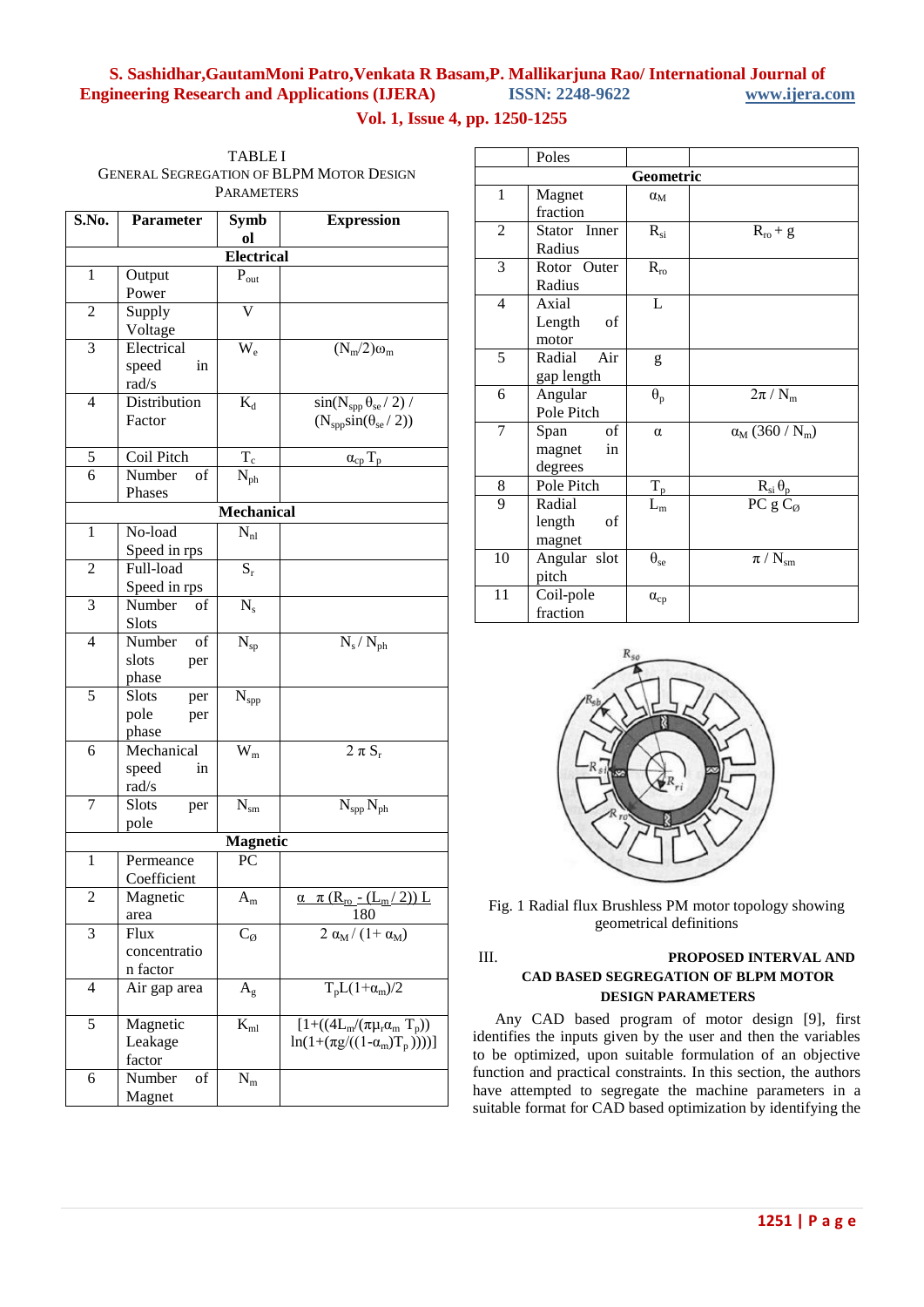#### **Vol. 1, Issue 4, pp. 1250-1255**

motor's 'Variable' and 'Derived' design parameters. Based on the field of application some of these 'Variable' and ‗Derived' design parameters can be identified as constraints. The 'Variable' design parameters can be considered as variables in the final objective function for CAD based optimization.

The classification of some of the design parameters shown in Table I does not suit the requirements of a CAD based optimization and interval analysis. Hence, the following classification is proposed:



#### Fig. 2 Tree Diagram of the Proposed Segregation of BLPM Motor design Parameters for Interval and CAD based design optimization

User Fixed Parameters: The "User" (one who wants the design of the motor) fixes some requirements of the motor to suit his purpose like the output power of the motor, supply voltage, etc. These specifications are coined as *"User Fixed Parameters"*.

Designer Fixed Parameters: The Designer (one who takes up the user request for design), after getting the User Fixed Parameters, further divides the other machine design parameters into 'Designer Variable' and 'Designer Derived' parameters. A "Designer Variable Parameter" is one, where a designer has the choice to vary (within certain limits) and can use a means for optimization.

Designer Variable Parameters: The "Designer Derived *Parameters*" are those which get "varied" upon the variation of one or more of the "Designer Variable Parameters". These parameters directly reflect final design of the motor.

The proposed classification scheme for the machine design parameters of Brushless PM motor is implemented and the modified table is as follows in Table II:

| <b>TABLE II</b>                           |
|-------------------------------------------|
| Proposed Interval & CAD Based Segregation |
| OF BLPM MOTOR DESIGN PARAMETERS           |

| S.No.                              | <b>Parameter</b>         | <b>Symbol</b>                        | <b>Expression</b> |
|------------------------------------|--------------------------|--------------------------------------|-------------------|
| <b>User Fixed Parameters</b>       |                          |                                      |                   |
| $\mathbf{1}$                       | Output                   | $P_{out}$                            |                   |
|                                    | Power<br>in              |                                      |                   |
|                                    | Watts                    |                                      |                   |
| $\overline{c}$                     | No-load                  | $N_{nl}$                             |                   |
|                                    | Speed in rps             |                                      |                   |
| 3                                  | Full-load                | $S_r$                                |                   |
|                                    | Speed in rps             |                                      |                   |
| $\overline{4}$                     | Supply                   | V                                    |                   |
|                                    | Voltage                  |                                      |                   |
|                                    |                          | <b>Designer Variable Parameters</b>  |                   |
| $\mathbf{1}$                       | Number<br>of             | $N_m$                                |                   |
|                                    | Magnet                   |                                      |                   |
|                                    | Poles                    |                                      |                   |
| $\overline{2}$                     | Number<br>of             | $N_{ph}$                             |                   |
|                                    | Phases                   |                                      |                   |
| 3                                  | Radial<br>Air            | g                                    |                   |
|                                    | gap length in            |                                      |                   |
|                                    | meters                   |                                      |                   |
| $\overline{4}$                     | Permeance                | PC                                   |                   |
|                                    | Coefficient              |                                      |                   |
| 5                                  | Number<br>οf             | $N_{s}$                              |                   |
|                                    | Slots                    |                                      |                   |
| 6                                  | Magnet                   | $\alpha_{\rm M}$                     |                   |
|                                    | fraction                 |                                      |                   |
| 7                                  | Rotor Outer              | $R_{ro}$                             |                   |
|                                    | Radius<br>in             |                                      |                   |
|                                    | meters                   |                                      |                   |
| 8                                  | Length<br>to<br>Diameter | LD                                   |                   |
|                                    | ratio<br>of              |                                      |                   |
|                                    | motor                    |                                      |                   |
|                                    | envelop                  |                                      |                   |
| 9                                  | Coil-pitch               | $\alpha_{\rm cp}$                    |                   |
|                                    | fraction                 |                                      |                   |
| 10                                 | depth<br>Slot            | $\alpha_{sd}$                        |                   |
|                                    | fraction                 |                                      |                   |
| <b>Designer Derived Parameters</b> |                          |                                      |                   |
| $\mathbf{1}$                       | Electrical               | $W_e$                                | $(N_m/2)\omega_m$ |
|                                    | speed<br>in              |                                      |                   |
|                                    | rad/s                    |                                      |                   |
| $\overline{c}$                     | Angular                  | $\theta_{p}$                         | $2\pi/N_m$        |
|                                    | Pole Pitch               |                                      |                   |
| 3                                  | Number<br>of             | $\overline{\mathbf{N}}_{\text{spp}}$ | $N_{sp}/N_{ph}$   |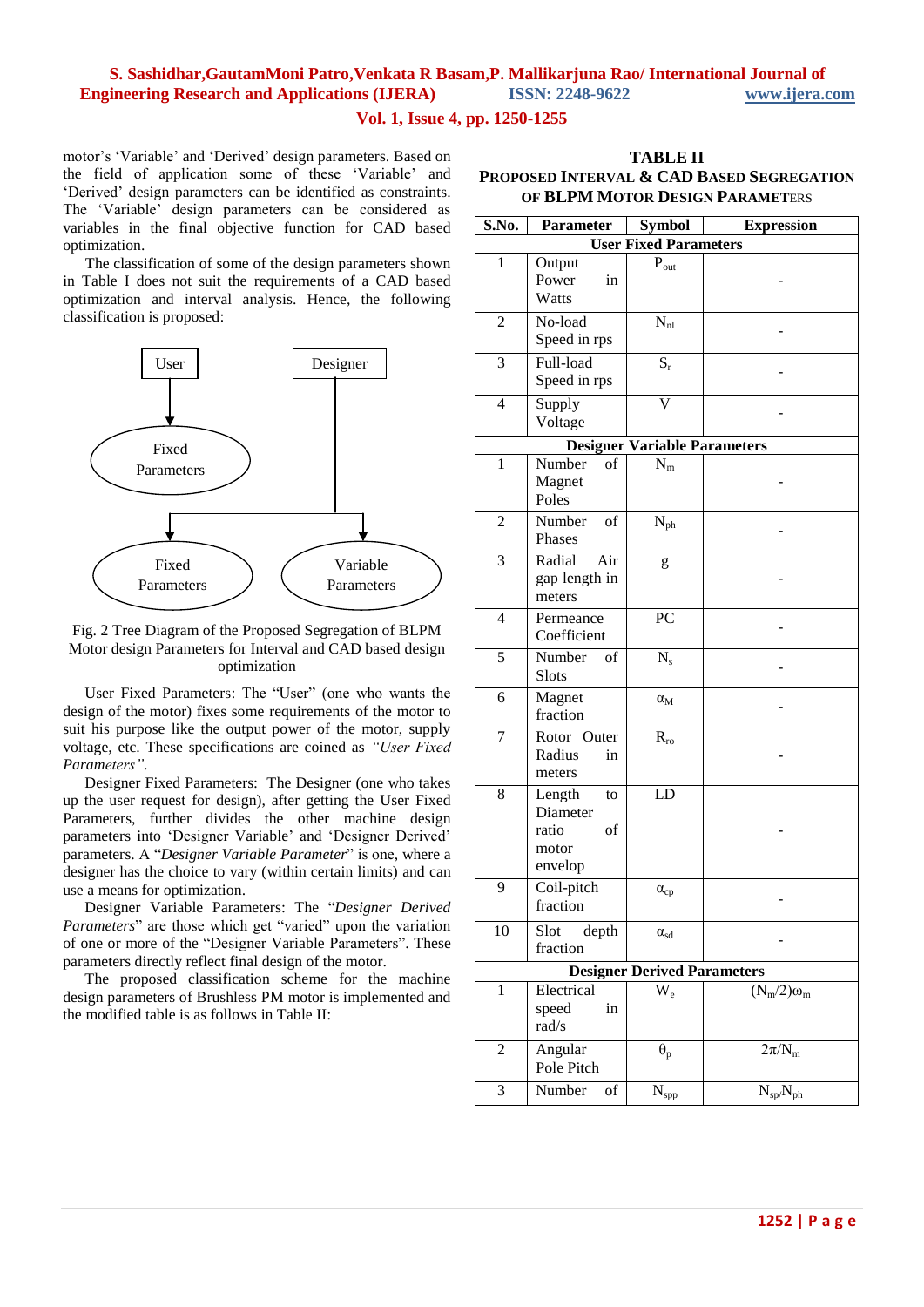| Vol. 1, Issue 4, pp. 1250-1255 |  |  |  |  |
|--------------------------------|--|--|--|--|
|--------------------------------|--|--|--|--|

|                 | slots<br>per<br>pole<br>per           |                   |                                                                                             |
|-----------------|---------------------------------------|-------------------|---------------------------------------------------------------------------------------------|
|                 | phase                                 |                   |                                                                                             |
| $\overline{4}$  | of<br>Span<br>magnet<br>in<br>degrees | $\alpha$          | $\alpha_{\rm M}$ (360/N <sub>m</sub> )                                                      |
| 5               | Slots<br>per<br>pole                  | $N_{\rm sm}$      | $N_{\rm spp}N_{\rm ph}$                                                                     |
| 6               | Distribution<br>Factor                | $K_d$             | $sin(N_{\rm spp}\Theta_{\rm se}/2)$ /<br>$(N_{\text{spp}}\text{sin}(\Theta_{\text{se}}/2))$ |
| $\overline{7}$  | Pole Pitch                            | $T_p$             | $R_{si} \theta_p$                                                                           |
| 8               | Magnetic<br>area                      | $A_{\rm m}$       | $\alpha$ $\pi$ (R <sub>ro</sub> - (L <sub>m</sub> /2)) L<br>180                             |
| 9               | Radial<br>length<br>οf<br>magnet      | $L_{\rm m}$       | PC $gC_{\emptyset}$                                                                         |
| 10              | Flux<br>concentratio<br>n factor      | $C_{\emptyset}$   | $2 \alpha_M / (1 + \alpha_M)$                                                               |
| 11              | Angular slot<br>pitch                 | $\theta_{\rm se}$ | $\pi/N_{\rm sm}$                                                                            |
| $\overline{12}$ | Coil Pitch                            | $T_c$             | $\alpha_{cp} \, T_p$                                                                        |
| 13              | Air gap area                          | $A_{\rm g}$       | $T_pL(1+\alpha_m)/2$                                                                        |
| 14              | Magnetic<br>Leakage<br>factor         | $K_{ml}$          | $[1 + ((4L_m/(\pi \mu_r \alpha_m T_p)))$<br>$ln(1+(\pi g)((1-\alpha_m)T_p$<br>))))          |
| 15              | Stator Inner<br>Radius                | $R_{si}$          | $R_{ro} + g$                                                                                |
| 16              | Number<br>of<br>slots<br>per<br>phase | $N_{sp}$          | $N_s/N_{ph}$                                                                                |

As an example case, from the above Table II, one of the ―Designer variable parameters‖ is selected from the perspective of CAD optimization and interval arithmetic approach. The Variable is  $N_m$  – "number of magnet poles", for which the designer gives a range in an interval. The corresponding Designer Derived Parameters dependent on Nm, listed above are calculated using interval arithmetic and their respective ranges/bounds have been determined and acknowledged.

#### IV. **APPLICATION OF INTERVAL ARITHMETIC TO BLPM MOTOR DESIGN**

As considered in the previous section,  $N_m$  – the number of poles is given a range by the designer and the affected parameters are also represented in intervals. The rules of interval addition, multiplication, etc. are utilized in calculating and evaluating these machine design parameters and the basic rules are presented in the Appendix. The following gives a tree diagram of the "Designer derived parameters" in Table II showing the dependency on  $N_m$  – number of poles.



Fig. 3 Tree diagram showing dependency of Designer Variable Parameters on  $N_m$  (Designer variable parameter)

#### V. **IMPLEMENTATION OF THE INTERVAL CONCEPT WITH PROPOSED CAD BASED SEGREGATION IN MATLAB®**

A program in MATLAB® CLI is written with the help of INTLAB Toolbox, so as to execute and evaluate the various ―Designer Derived‖ parameters both in fixed and interval cases of the 'Designer Variable'' parameter, where in the later case utilising the four equations  $(1)$ ,  $(2)$ ,  $(3)$  &  $(4)$  in Appendix. The results have been verified and presented in a tabular form as follows in Table III:

TABLE IIII

COMPARISON OF THE VALUES OF THE PARAMETERS IN FIXED AND INTERVAL

| <b>Paramete</b>  | Value in fixed | Value in interval |
|------------------|----------------|-------------------|
| r                |                |                   |
| $N_{m}$          | 36             | [32, 38]          |
| $W_{\rm e}$      | 4147.3         | [3686.4, 4377.7]  |
| $\theta_{\rm p}$ | 0.1745         | [0.1653, 0.1964]  |
| $N_{\rm spp}$    |                | [0.8771, 1.2501]  |
| A                | 7.5            | [6.6315, 9.0001]  |
| $N_{\rm sm}$     | $\mathcal{R}$  | [2.6315, 3.7501]  |
| $\rm K$          |                | [0.5112, 1.9026]  |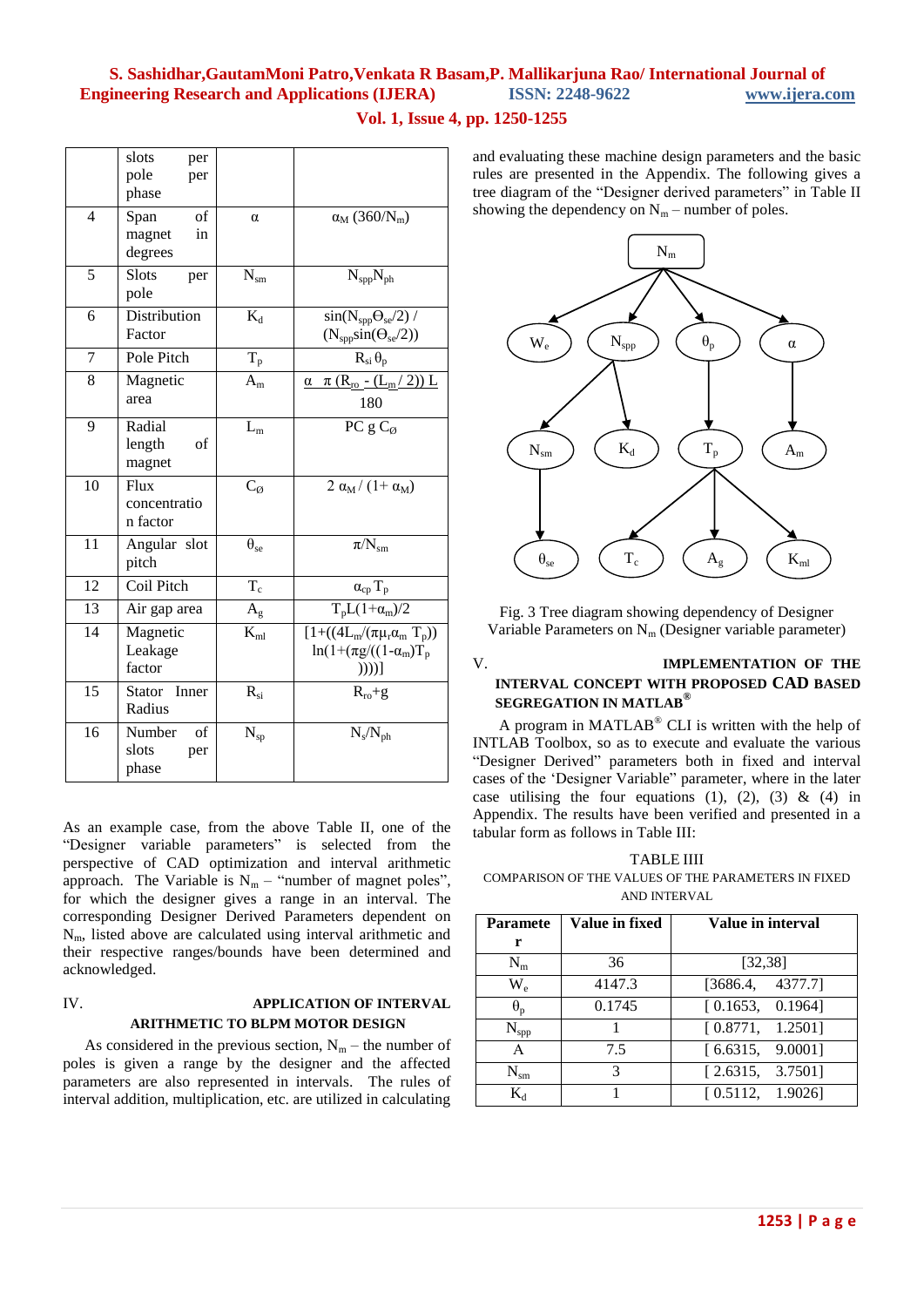| $\mathbf{T_p}$ | 0.0233 | [0.0199, 0.0278]                                                |
|----------------|--------|-----------------------------------------------------------------|
| ${\bf A_m}$    | 0.0017 | $\begin{bmatrix} 0.0011, & 0.0024 \end{bmatrix}$                |
| $\theta_{se}$  | 1.0472 | [0.8377, 1.1939]                                                |
| $T_c$          | 0.0233 | [0.0199, 0.0278]                                                |
| $\rm A_g$      | 0.0020 | [0.0015, 0.0028]                                                |
|                | 1.2956 | $\left[ \begin{array}{cc} 1.1279, & 1.6489 \end{array} \right]$ |

**Vol. 1, Issue 4, pp. 1250-1255**

This ensures, that for a fixed value of input  $N_m$  – number of poles, which lies in the interval for  $N_m^{\dagger}$  ( $N_m^{\dagger}$ ,  $N_m^{\dagger}$ ), the corresponding values of the dependent parameters also lies in the interval obtained, ensuring the successful implementation of interval arithmetic to the design parameters of the Brushless PM motor.

The optimal solution set in the final design will lie in these intervals. Upon formulating a suitable objective function and imposing certain meaningful, practical application based constraints and utilizing a suitable optimization procedure, the optimal solution set can be achieved. There are many optimization techniques for such problems, one of them being "Global Optimization Method". This interval optimization technique solved hard mathematical problems arising in the field of qualitative analysis of dynamical systems[2],[5],[6] and discrete geometry, for optimal packing of circles in the square [10],[ 13].Global optimization methods have also been applied for theoretical chemical problems [1], and for the evaluation of bounding methods [14].

#### VI. **CONCLUSION**

The successful segregation approach of Brushless PM motor design parameters from CAD point of view is presented. Using the proposed segregation procedure, a motor designer can straight away identify the various 'Designer Variable' and 'Designer Derived' parameters, where some of these based on the field of application can be identified as constraints and as variables in the objective function. Interval arithmetic can be utilized to determine and have a pre-idea of the bounds of "Designer Derived" parameters of a Brushless PM motor given a bound to the "Designer Variable" parameters. This is very useful for a designer to select appropriately the correct search space in the optimization problem, which is the range of "Designer Variable" parameters going into the optimization problem. If a designer is just able to give the bounds to the input "Designer Variable" parameters the corresponding bounds for all the ―Designer Derived‖ parameters can be determined, giving the flexibility to the designer to cross-check the values of various machine design parameters before going into a suitable optimization scheme. The final optimal solution set always lies in the "interval output" of the corresponding interval parameters. A suitable optimization scheme can then be utilized to optimize the design parameters and hence the final design of the motor. This paper presents the case of only one

input design parameter to vary, however it may be applied to a desired number of multiple 'Designer Variable" parameters and correspondingly get bounds for the 'Designer Derived" parameters.

#### **REFERENCES**

- [1] J. Balogh, T. Csendes, and R.P. Stateva, *Application of a stochastic method to the solution of the phase stability problem: cubic equations of state.* Fluid Phase Equilibria 212 (2003), pp. 257-267.
- [2] B. Banhelyi, T. Csendes, and B.M. Garay, *Optimization and the Miranda approach in detecting horseshoe-type chaos by computer.* Int. J. Bifurcation and Chaos 17 (2007), pp. 735-747.
- [3] A. Neumaier, *Interval methods for systems of equations*, Encyclopedia of Mathematics and its Applications, Cambridge University Press.
- [4] D. Hanselman, *Brushless Permanent Magnet Motor Design*, Magna Physics Publication.
- [5] T. Csendes, B. Banhelyi, and L. Hatvani, *Towards a computer-assisted proof for chaos in a forced damped pendulum equation.* J. Computational and Applied Mathematics 199 (2007), pp. 378-383.
- [6] T. Csendes, B.M. Garay, and B. Banhelyi, *A verified optimization technique to locate chaotic regions of Henon systems.* J. of Global Optimization 35 (2006), pp. 145-160.
- [7] A. Zaki and S. Ibrahim, *"Modeling and Analysis ofPM Brushed DC Motor using FEM"*, EuropeanConference on Power Electronics and Applications,11-14 Sept. 2005.
- [8] Z.Q. Zhu, D. Howe and C.C. Chan, "ImprovedAnalytical Model for Predicting the Magnetic FieldDistribution in Brushless Permanent-MagnetMachines‖, *IEEE Trans. Magnetics*, vol. 38, no. 1,pp. 229-238, Jan 2002.
- [9] N. Boules, "Design Optimization of PermanentMagnet DC Motors", IEEE Trans. IndustryApplications, vol. 26, no. 4, pp. 786-792, July/August 1990.
- [10] M.Cs. Markot and T. Csendes, *A new verified optimization technique for the "packing circles in a unit square" problems.* SIAM J. on Optimization 16 (2005), pp. 193-219.
- [11] K. Hameyer and R.J.M. Belmans, *"Permanent Magnet Excited Brushed DC Motors"*, IEEE Trans. Industrial Electronic, vol. 43, no. 2, pp. 247-255,April 1996.
- [12] K. Attalah, Z.Q. Zhu, J.K. Mitchell and D. Howe,*"Curvature Effects in Radial-Field PermanentMagnet Machines"*, Journal of Electric Machinesand Power Systems, vol. 22, pp. 511-520, 1994.